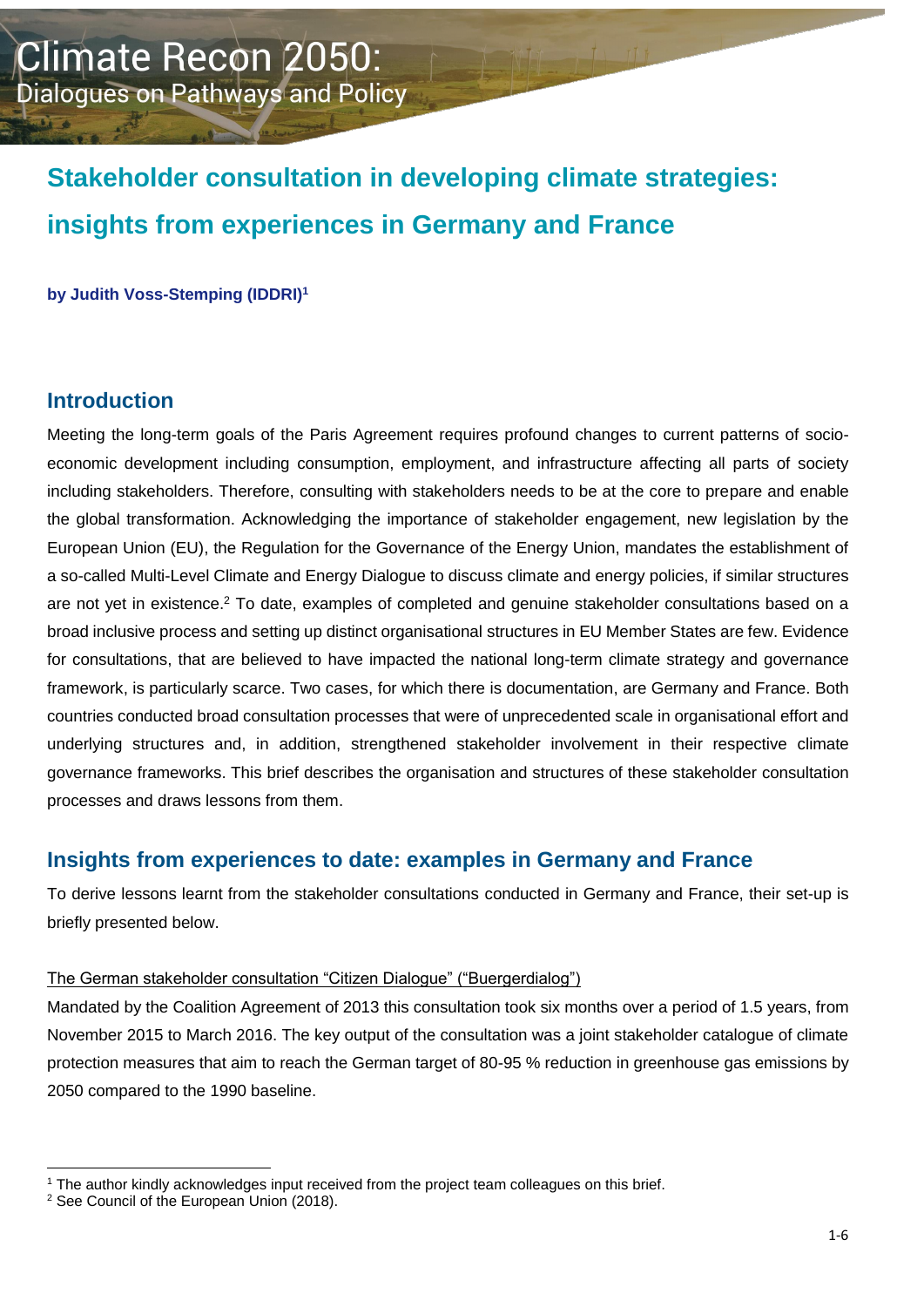The German consultation had a two-pillar structure: i) a citizen consultation, and ii) a consultation of so-called "classical" stakeholders such as municipalities, business associations and federal states. The two processes joined up in a committee consisting of 12 representatives from each group that consolidated the proposed climate measures into a catalogue.

The citizen consultation process involved a range of instruments, such as online platforms, kick-off and final events, a citizens' day, and stakeholder platforms. Over 70 thousand citizens were randomly selected and about 500 of them gathered in person at various locations to discuss climate protection measures. They developed 77 measures that were structured around five key sectors: transport, agriculture/land use, industry and services, buildings, and the power sector. The consultation of "classical" stakeholders was organised in a similar fashion and resulted in the development of 66 measures. Consolidated by the joint committee of delegates, the final catalogue consisted of almost 100 climate protection measures and were handed to to the Environment Minister in March 2016.<sup>3</sup>



Figure 1: Stakeholder consultation in Germany - Source: Faas, T. et al. (2017) (modified)

## The French stakeholder consultation "National Debate on the Ecological Transition" ("Débat National sur la Transition Energétique" - DNTE)

The trigger for the French DNTE was the nuclear accident in Fukushima in 2011, which placed the role of nuclear energy back at the top of the political agenda.<sup>4</sup> The debate lasted 9 months, from November 2012 to July 2013, and was structured around two key objectives, namely the reduction of nuclear energy in electricity consumption from 75% to 50% by 2025<sup>5</sup> and the reduction of greenhouse gas emissions by 75% by 2050 compared to 1990.

As in Germany, the consultation consisted of a public (citizen) debate and an institutionalised stakeholder debate. The French process however had a more complex structure and a much higher degree of institutionalisation. The entire consultation process was overseen by a Steering Committee of five independent experts and a highlevel political chair (Laurence Tubiana). In addition, the consultation process was supported by a General

<sup>-</sup><sup>3</sup> See BMUB (2017), Fass, T. et al. (2017).

<sup>4</sup> The share of nuclear energy in electricity mix amounts to 72 % in 2016 in France.

<sup>&</sup>lt;sup>5</sup> The reduction of nuclear energy resulted from subsequent political compromise in response to the nuclear accident in Fukushima.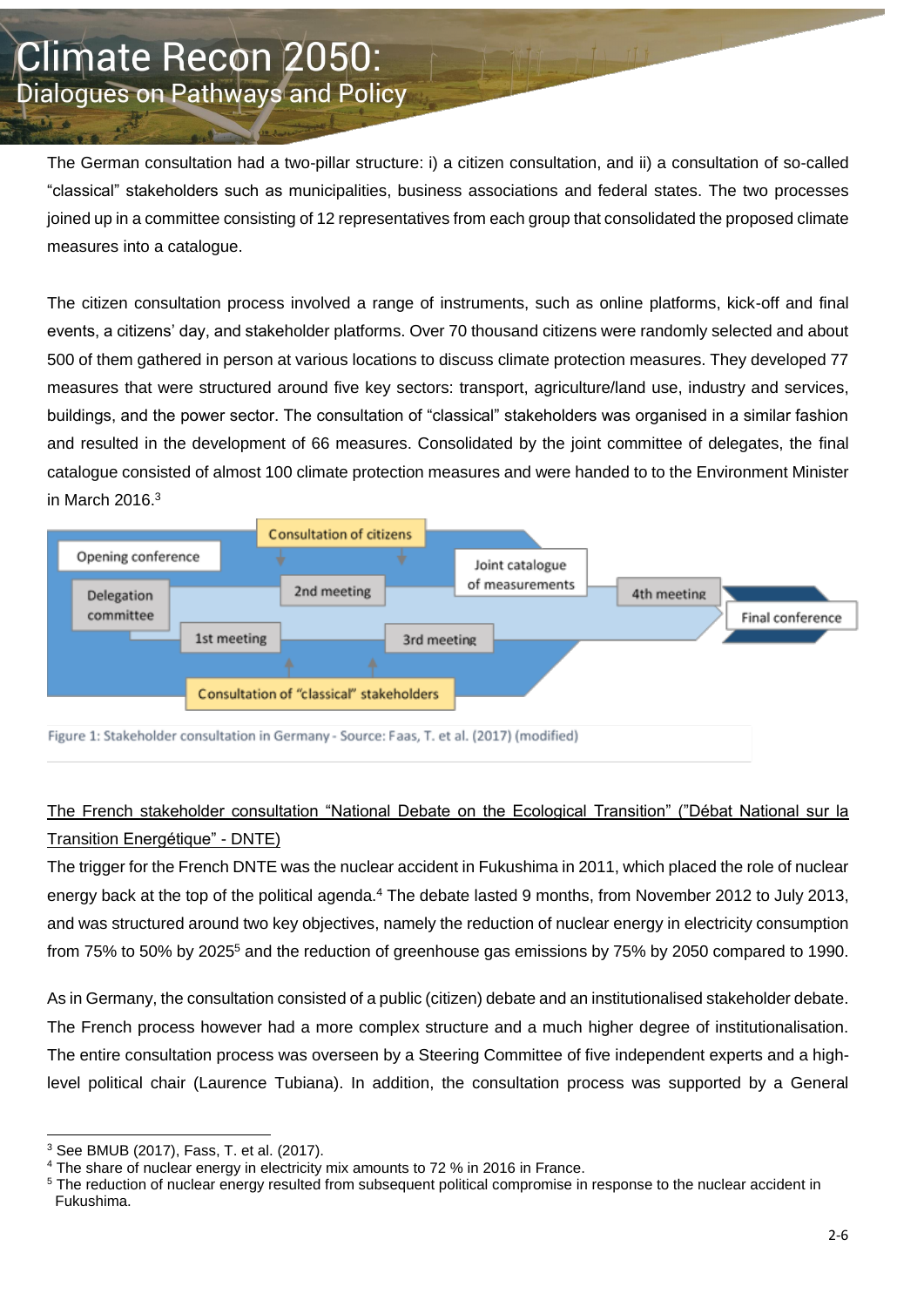Secretariat. The institutionalised stakeholder debate had an eight-party governance structure including Members of Parliament, local authorities, companies, and consumer federations, representing 112 stakeholders in total. Each group worked on different aspects of the transition, including, for example, competition, financing aspects, or renewable energy. The debate thus encompassed all key levers necessary to tackle the decarbonisation challenge. The public debate consisted of a citizen day, a website for public involvement and local debates around France. There were particularly extensive as they united some 170.000 participants in over 1.000 events.<sup>6</sup>



Figure 1: Organizational structure of the French energy transition debate - Source : IDDRI based on CNTE

Several lessons can be drawn from the consultations in Germany and France:

#### **1. Challenge: A resource-intensive process**

First, both processes required a lot of additional money and human resources compared to former consultations on climate policies. Costs for the German consultation amounted to 2.5 million EUR where 0.5 million EUR accounted for costs of materials, traveling, and personnel expenses for the citizen consultation. Also the French process was also considerable in the financial resources applied and manpower involved, in particular for the numerous debates taking place including the outreach to the territories. Nevertheless, in both cases high costs came with benefits create general approval on the necessity and value of the national long-term climate targets in France and high appreciation for the entire process conducted in Germany.<sup>7</sup> In France, each of the working groups assigned to decarbonisation levers issued reports with recommendations for tackling the decarbonisation challenge, thereby leading to enhanced understanding of the transition and fostering buy-in to the national climate objectives. In Germany, the involvement of a large number of citizens including the involvement of classical stakeholders particularly associations helped to raise awareness on the German climate targets. Furthermore, the random selection of citizens achieved high representation through taking into account

-

<sup>6</sup> See CNTE (2017).

 $^7$  See Ruedinger, A. (2018), Fass, T et al. (2017).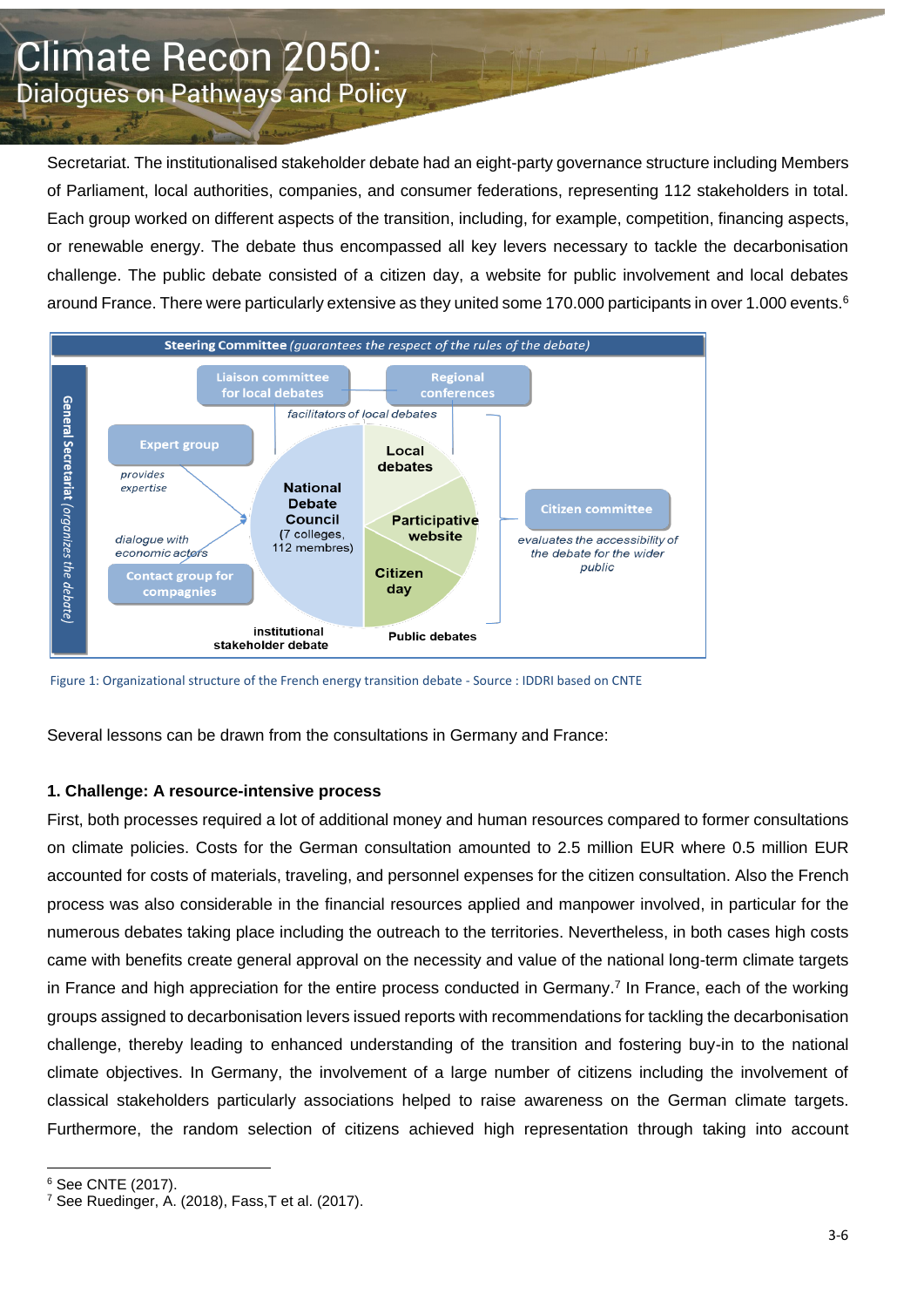geographic and socio-economic criteria (e.g. age, gender and education levels) and thus contributed to bottomup multiplying effects.<sup>8</sup>

To effectively use resources, according to an evaluation process of the German consultation,<sup>9</sup> it is recommended considering time requirements for the preparation, conduct and follow-up process of consultations already within national programmes, which in the German case was the coalition treaty. For example, preparation processes may take several months which however depend on a number of contextual factors such as the degree of exante institutional structures for consultations. Furthermore, the higher the degree of institutionalisation, the less resources are necessary, notably as a result of learning effects and standardization of procedures.

#### **2. Success: A foundation for a lasting commitment to transparency**

Disappointingly, legislative processes for adopting the climate strategies were seen both in France and Germany as lacking in transparency and being disconnected from the results of debates conducted ex-ante. In France, there was no indication as to how recommendations by stakeholders would be taken up in the climate law. Furthermore, the parliamentary process lasted for 12 months and has proved surprisingly conflictual with over 150 hours of public discussions and extensive amendments on the negotiation text.<sup>10</sup> In Germany, the ministerial process lasted only half a year but was similarly conflicted.<sup>11</sup> For example, the final version of the German Climate Plan was significantly watered down, with some of the concrete measures (e.g. a date for coal exit) developed during the consultation process being dropped from the plan. Noting in addition, that the 2050 Climate Plan to a great extent does not reflect concrete measures but more so elements that govern the transition towards the target achievement. Therefore, the consultation can be associated with a process for raising awareness and creating greater approval for the necessity of reaching the co-called extensive greenhouse gas neutrality (80- 50% in emissions reductions).<sup>12</sup>

Legislative processes resembling a black box, in addition to extensive debates and subsequent agreement on the common lowest denominator, cannot be entirely avoided as being part of the democratic process. However, in France, criticism was mitigated through the establishment of a permanent stakeholder body that needs to be involved in all climate legislation and thus enhances visibility and involvement of stakeholders.<sup>13</sup> Furthermore, as part of the recommendations of the German evaluation process, it was concluded that continuous and open communication to all stakeholders including the ministerial administration on all steps of the consultation process needs to be ensured.

-

<sup>8</sup> See Fass,T et al. (2017).

 $9$  See Fass, T. et al. (2017), BMUB (2017).

<sup>10</sup> See Ruedinger, A. (2018).

<sup>11</sup> The relative swift adoption of German 2050 Climate Plan despite extensive ministerial debates can be credited to the political momentum resulting from the international climate conference in Marrakesh, Morocco, where Germany wanted to present its long-term climate strategy.

 $12$  See Duwe, M. et al. (2017).

<sup>&</sup>lt;sup>13</sup> See Ruedinger, A. (2018).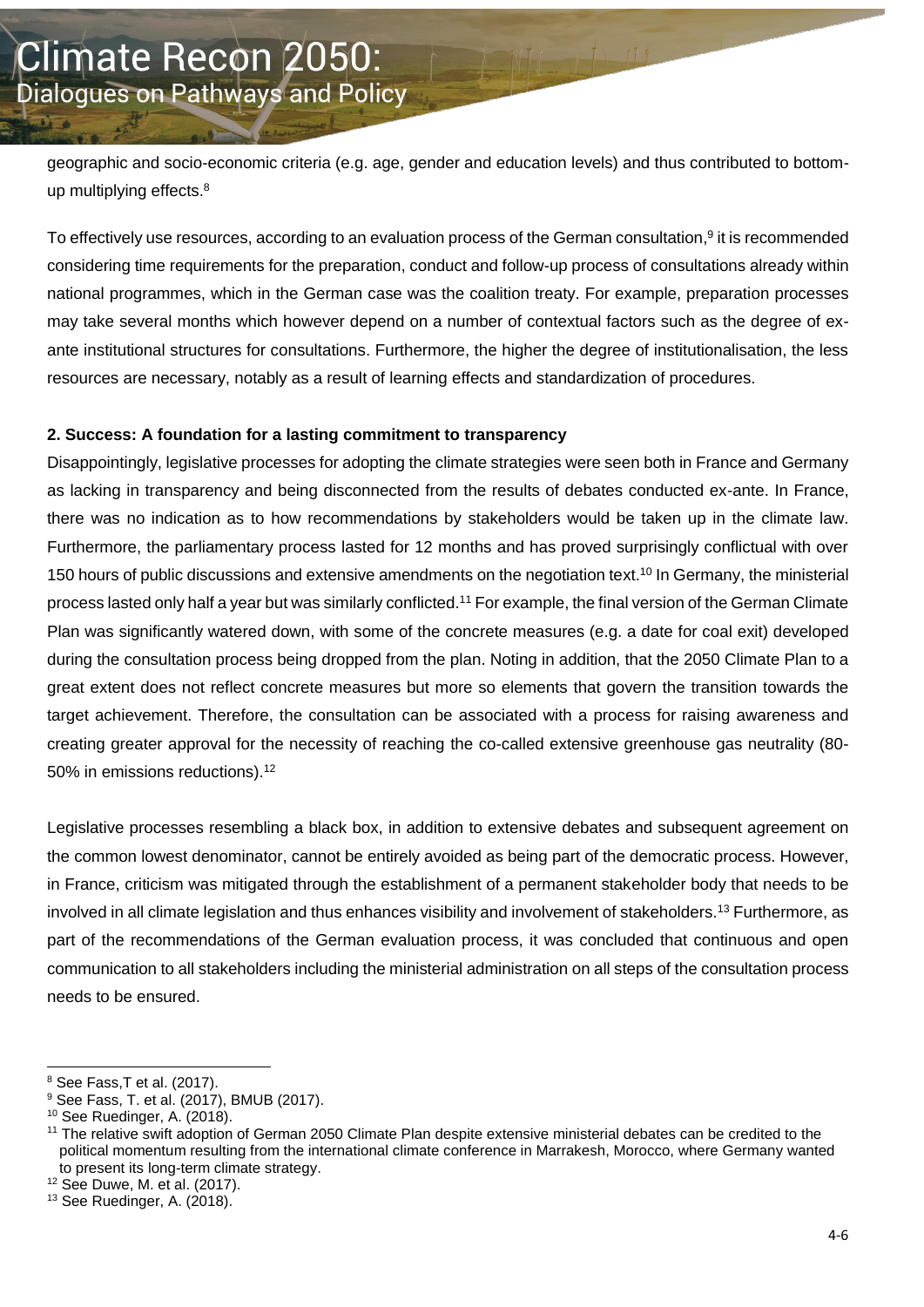#### **3. Opportunities and benefits: Tailoring the climate framework to citizens' priorities and integrating expertise**

Thirdly, consultations in both countries shaped the national climate governance frameworks. In France, a permanent stakeholder committee, the so-called National Council for the Ecological Transition was set up which has to be mandatory consulted for all legislation regarding sustainability including climate policies.<sup>14</sup> In addition, the French climate law established an independent expert committee which is directly linked to the ex-ante stakeholder debate where independent expertise was deeply ingrained along the process.<sup>15</sup> For example, during the consultation, a working group tasked with the consolidation of energy scenarios managed to consolidate four national trajectories for decarbonisation from which one was selected as the national decarbonisation pathway. This expertise is widely seen to have benefitted the process and significantly contributed to make an informed decision on the French decarbonisation pathway.<sup>16</sup> In Germany, 53 of 97 measures elaborated by citizens and stakeholders did find its way into the 2050 Climate Plan which reinforces the significance of the consultation, even though some critics lamented that the measures were blurry and insufficiently visible. In addition, to ensure the achievements of milestone targets, a programme of measures will be developed in consultation with the German national parliament and civil society groups. What is more, a scientific platform comprising of selected research institutions will be appointed for revision and updates of programme measures.<sup>17</sup> Finally, Germany established a multi-stakeholder coal commission consisting of federal ministries, states, parliamentarians, and experts from scientific institutions and NGOs to govern the German coal-phase down, which can be associated with the ex-ante stakeholder consultation.<sup>18</sup>

Engagement with different stakeholder groups and integrating perspectives and proposals for the design of national climate governance frameworks can support ownership and buy-in into the long-term goals and means of the transition. On the other hand, different stakeholders with their respective sectoral or cross-sectoral expertise may significantly contribute to explore on previous unknown levers to enable target achievement as much as they can shed light on and complement knowledge of real world constraints.

1

<sup>14</sup> See MEEM (2018a).

<sup>15</sup> See MEEM (2018b).

<sup>16</sup> See Criqui (2014).

<sup>17</sup> See BMUB (2016).

<sup>18</sup> See Sartor et al. (2017).